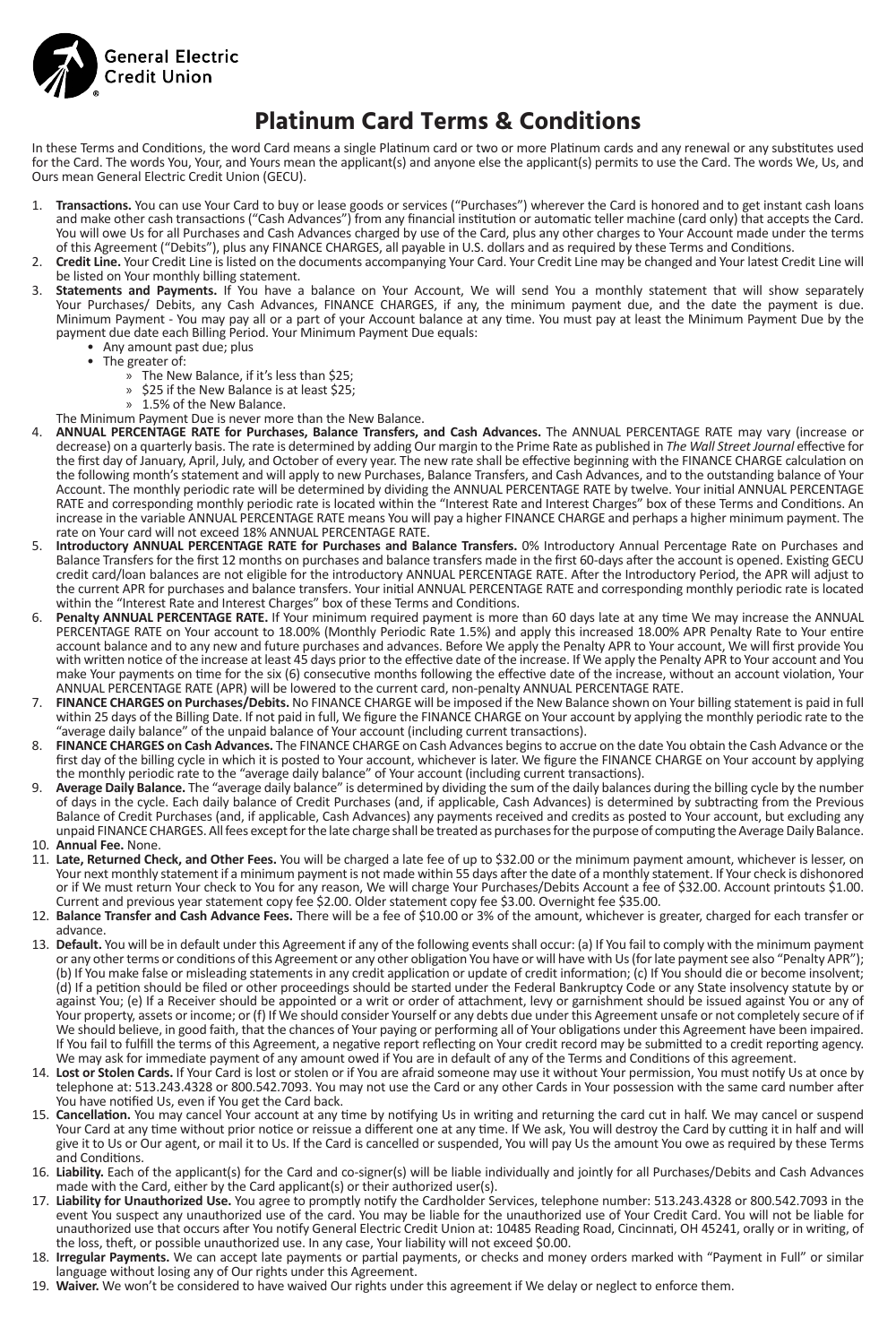- 20. Amendment. Subject to applicable state and federal laws and regulations and with such prior notice, if any, as may be required by laws or regulations, We may change any Terms and Conditions at any time and such changes, at Our option, will apply to new Purchases/Debits and Cash Advances. 21. **Law.** Your Account and these Terms and Conditions will be governed by the laws of the State of Ohio and applicable federal laws.
- 22. **Security Interest.** You grant to Us a purchase money security interest under the Uniform Commercial Code in any goods You purchase through the use of the account. If You default, We shall have the right to recover any of the goods which have not been paid for through the application of Your payments. Any collateral (other than real property) securing other loans currently with or hereafter arising with Us may also secure any amount due on this account.
- 23. **Statutory lien on Your account.** If You are in default on a financial obligation to Us or fail to satisfy a financial obligation to Us, federal law permits Us to apply the balance of any deposits or dividends held with us, in Your account(s) at the time of default to satisfy Your obligation. Once You are in default, We may exercise this right without further notice to You. If Your account is jointly owned, and the joint owner(s) is indebted to Us, We may use the balance of any deposits or dividends held with us, in Your account(s), to pay the debt of the joint owner. This statutory lien does not apply to IRAs or other tax-deferred retirement accounts.
- 24. **Legal Activity.** Any financial service provided by the Credit Union may be used for any transaction permitted by law. You agree that illegal use of any financial service will be deemed an action of default and/or breach of contract and such service and/or other related services may be terminated at the Credit Union's discretion. You further agree, should illegal use occur, to waive the right to sue the Credit Union for such illegal activity directly or indirectly related to it. You also agree to indemnify and hold the Credit Union harmless from any suits or other legal action or liability, directly or indirectly, resulting from such illegal use.
- 25. **Foreign Transaction Fee.** Purchase and cash advances made in foreign countries and foreign currencies will be billed to You in U.S. dollars. The conversion rate to U.S. dollars will be determined in accordance with the operating regulations established by Visa USA. Currently the currency conversion rate used to determine the transaction amount in U.S. dollars is either a government mandated rate or the wholesale market rate in effect one day prior to the transaction processing date, increased by one and a half percent. The currency conversion rate used on the processing date may differ from the rate that would have been used on the purchase date or cardholder statement posting date.
- 26. Military Lending Act. Federal law provides important protections to members of the Armed Forces and their dependents relating to extensions of consumer credit. In general, the cost of consumer credit to a member of the Armed Forces and his or her dependent may not exceed an annual percentage rate of 36 percent. Thisrate mustinclude, as applicable to the credittransaction or account: The costs associated with creditinsurance premiums; fees for ancillary products sold in connection with the credit transaction; any application fee charged (other than certain application fees for specified credit transactions or accounts); and any participation fee charged (other than certain participation fees for a credit card account). If you would like an explanation of your payment obligation, please contact a Consumer Loan Officer at: 800.542.7093.

## **Your Billing Rights-Keep This Notice for Future Use**

This notice contains important information about Your rights and our responsibilities under the Fair Credit Billing Act.

# *Notify Us in Case of Errors or Questions About Your Bill*

If You think Your bill is wrong, or if You need more information about a transaction on Your bill, write Us on a separate sheet at the address listed on Your bill. Write to Us as soon as possible. We must hear from You no later than 60 days after We sent You the first bill on which the error or problem appeared. You can telephone Us, but doing so will not preserve Your rights.

- In Your letter, give Us the following information: 1. Your name and account number.
	- 2. The dollar amount of the suspected error.
	- 3. Describe the error and explain, if You can, why You believe there is an error. If You need more information, describe the item You are not sure about.

If You have authorized Us to pay Your credit card bill automatically from Your savings or checking account, You can stop the payment on any amount You think is wrong. To stop the payment Your letter must reach Us three business days before the automatic payment is scheduled to occur.

## *Your Rights and Our Responsibilities After We Receive Your Written Notice*

We must acknowledge Your letter within 30 days, unless We have corrected the error by then. Within 90 days, We must either correct the error or explain why We believe the bill was correct. After We receive Your letter, We cannot try to collect any amount You question, or report You as delinquent. We can continue to bill You for the amount You question, including finance charges, and We can apply any unpaid amount against Your credit limit. You do not have to pay any questioned amount while We are investigating, but You are still obligated to pay the parts of Your bill that are not in question. If We find that We made a mistake on Your bill, You will not have to pay finance charges related to any questioned amount. If We didn't make a mistake, You may have to pay finances charges, and You will have to make up any missed payments on the questioned amount. In either case, We will send You a statement of the amount You owe and the date that it is due. If You fail to pay the amount that We think You owe, We may report You as delinquent. However, if Our explanation does not satisfy You and You write to Us within ten days telling Us that You still refuse to pay, We must tell anyone We report You to that You have a question about Your bill. And, We must tell You the name of anyone We reported You to. We must tell anyone We report You to that the matter has been settled between Us when it finally is. If We don't follow these rules, We can't collect the first \$50 of the questioned amount, even if Your bill was correct.

#### *Your Rights If You Are Dissatisfied With Your Credit Card Purchases*

If You are dissatisfied with the goods or services that You have purchased with Your credit card, and You have tried in good faith to correct the problem with the merchant, You may have the right not to pay the remaining amount due on the purchase.

To use this right, all of the following must be true:

- 1. The purchase must have been made in Your home state or within 100 miles of Your current mailing address, and the purchase price must have been more than \$50. (Note: Neither of these are necessary if Your purchase was based on an advertisement We mailed to You, or if We own the company that sold You the goods or services.)
- 2. You must have used Your credit card for the purchase. Purchases made with cash advancesfrom an ATM or with a check that accesses Your credit card account do not qualify.
- 3. You must not yet have fully paid for the purchase.

If all of the criteria above are met and You are still dissatisfied with the purchase, contact Us in writing at the address shown on Your statement. While We investigate, the same rules apply to the disputed amount as discussed above. After We finish Our investigation, We will tell You Our decision. At that point, if We think You owe an amount and You do not pay, We may report You as delinquent.

**The Federal Equal Credit Opportunity Act prohibits creditors from discriminating against credit applicants on the basis of race, color, religion, national origin, sex, marital status, age (provided the applicant has the capacity to enter into a binding contract); because all or part of the applicant's income derives from any public assistance program; or because the applicant has in good faith exercised any right under the Consumer Credit Protection Act. The federal agency that administers compliance with this law concerning this creditor is the National Credit Union Administration, 7000 Central Parkway, Suite 1600, Atlanta, GA 30328. The Ohio, Kentucky, and Indiana Laws against discrimination require that all creditors make credit equally available to all credit worthy customers, and that credit reporting agencies maintain separate credit histories on each individual upon request. The Ohio, Kentucky, and Indiana Civil Rights Commissions administer compliance with this law. California Residents:** Applicants 1) may, after credit approval, use the credit card account up to its credit limit; 2) may be liable for amounts extended under the plan to any joint applicant. As required by law, You are hereby notified that a negative credit report reflecting on Your credit record may be submitted to a credit reporting agency if You fail to fulfill the terms of Your credit obligations. **New York and Vermont Residents:** GECU may obtain at any time Your credit reports, for any legitimate purpose associated with the account or the application or request for an account, including but not limited to reviewing, modifying, renewing and collecting on Your account. On Your request, You will be informed if such a report was ordered. If so, You will be given the name and address of the consumer reporting agency furnishing the report. New York residents may contact the New York State Banking Department (1-800-518-8866) for a comparative list of credit card rates, fees and grace periods. **Married Wisconsin Residents:** No provision of any marital property agreement, unilateral statement, or court order applying to marital property will adversely affect a creditor's interests unless prior to the time credit is granted, the creditor is furnished with a copy of the agreement, statement or court order, or has actual knowledge of the provision.